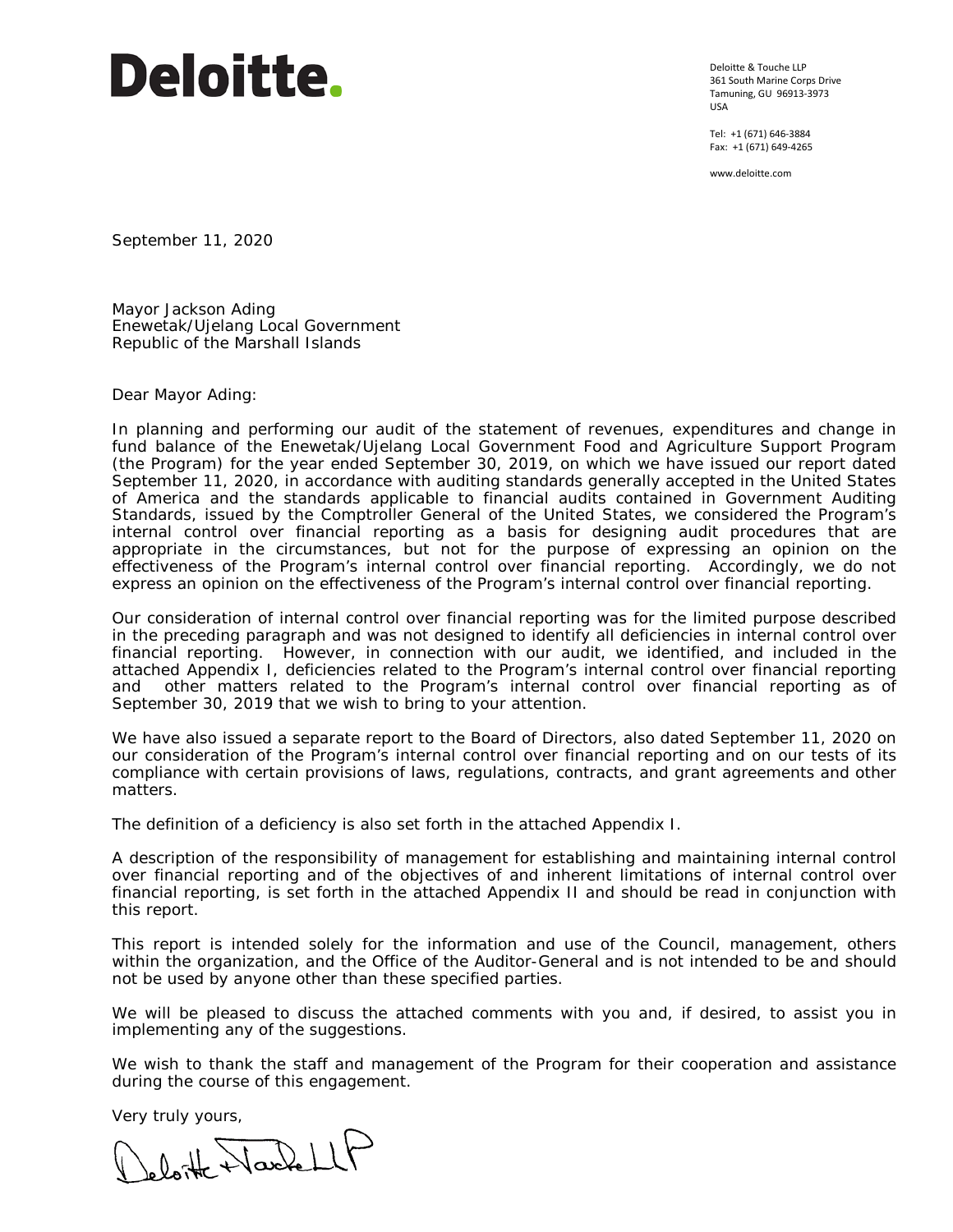## **SECTION I - OTHER MATTERS**

Our observations concerning other matters related to operations, compliance with laws and regulations, and best practices involving internal control over financial reporting that we wish to bring to your attention at this time are as follows:

#### 1. Credit Card

Program purchases aggregating \$17,171 were transacted using the personal credit card of the Chief Accountant. We recommend EULGOV utilize the use of the corporate credit card in transacting the Program's purchases and the reporting of cash back benefits obtained from using the credit card, if any.

#### 2. Marine Insurance

The Program had not acquired marine insurance against the risk of loss of the Lady E vessel. We recommend compliance with the grant terms and conditions of acquiring, maintaining, and paying for the appropriate marine insurance against the risk of loss of the vessel operated as part of the Program or that it formally requests for a waiver of this requirement if no such insurance can be obtained.

# **SECTION II - DEFINITIONS**

The definition of a deficiency is as follows:

A *deficiency* exists when the design or operation of a control does not allow management or employees, in the normal course of performing their assigned functions, to prevent, or detect and correct misstatements on a timely basis. A deficiency in design exists when (a) a control necessary to meet the control objective is missing or (b) an existing control is not properly designed so that, even if the control operates as designed, the control objective would not be met. A deficiency in operation exists when (a) a properly designed control does not operate as designed, or (b) the person performing the control does not possess the necessary authority or competence to perform the control effectively.